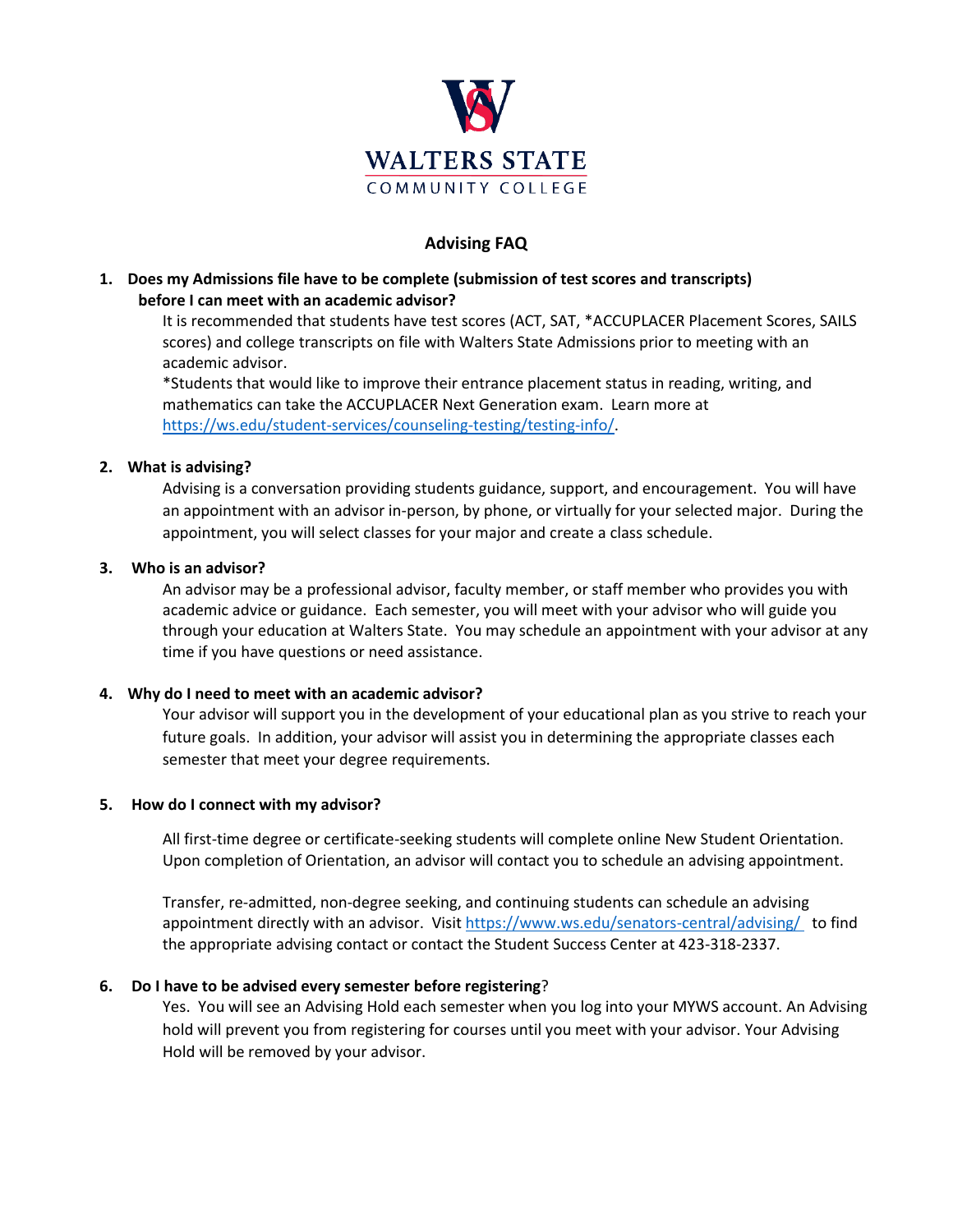#### **7. Will my advisor help me register for my classes in MYWS?**

Your advisor will assist you with selecting classes to complete registration through your MYWS account. If you need further assistance with class registration, refer t[o https://ws.edu/admissions/registration/](https://ws.edu/admissions/registration/) or contact Senators Central at [senatorscentral@ws.edu](mailto:senatorscentral@ws.edu) or the Student Success Center at [student.success@ws.edu](mailto:student.success@ws.edu)

# **8. What is a Program of Study?**

Program of Study is a guide that students follow to know what courses they will take toward their major/degree. This can be found in the College catalog a[t www.catalog.ws.edu.](http://www.catalog.ws.edu/)

### **9. What do different degrees mean?**

- (AA, AFA) Associate of Arts and Associate of Fine Arts degrees are designed to transfer to a university and require a foreign language.
- (AS) Associate of Science degrees are designed to transfer to a university and do not require a foreign language.
- (AST) Associate of Science in Teaching degrees are designed for students to transfer to a Tennessee Board of Regents (TBR) teacher education program. They follow a common curriculum. With the AST, students are able to finish at any community college and enroll in any TBR teacher education program. Students intending to transfer to the UT system or private institutions should consult with their academic advisor on the appropriateness of this program for transfer.
- (AAS) Associate of Applied Science degrees are not designed to transfer to a university. If you complete an AAS degree but want to attend a university, you may have more general education requirements to complete either at Walters State or at the university level. AAS degrees prepare students for careers in the field of study.
- Certificate Programs Prepare students for careers in the field of study and are not designed to transfer to a university.
- (TTP) Tennessee Transfer Pathways degrees are associate degrees designed to transfer to a public university in Tennessee in any one of 50 different majors. Learn more at [https://www.tntransferpathway.org/.](https://www.tntransferpathway.org/)
- Learn more about Walters State's degrees at [www.catalog.ws.edu.](http://www.catalog.ws.edu/)

# **10. Will I earn an associate's degree with a Tennessee Transfer Pathway (TTP) program**

Yes, as long as you complete all of the program requirements.

#### **11. Can I minor at Walters State?**

Students do not minor at WSCC. If interested in a minor at a 4-year university, please discuss with your advisor. '

#### **12. What if Walters State does not offer the degree I'm hoping to pursue?**

You can discuss this with your advisor. Often the A.S. General Studies major is selected with guided course selection based on the intended program of study at the four-year institution.